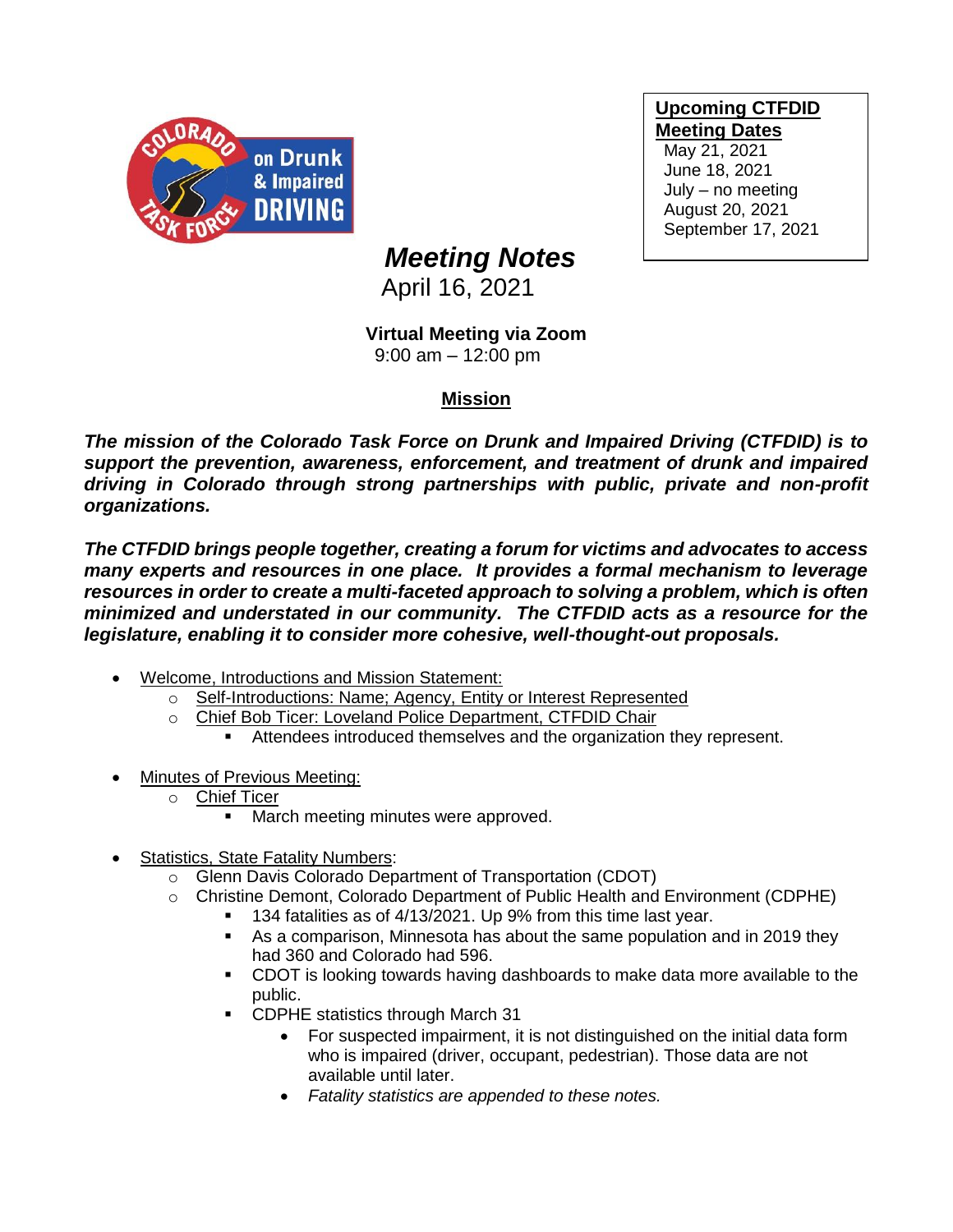- Legislation:
	- o Glenn Davis, CDOT
	- o Mike Honn: Colorado State Patrol
	- o Rebecca Green, MADD
		- **■** Updates since last meeting:
			- HB21-1039 Careless Driving Serious Bodily Injury--Failed
			- HB21-1097 Establish Behavioral Health Administration—Passed
			- SB21-086 Beer Delivery By Third-party Services--Failed
			- SB21-134 Retail Liquor Stores Additional Licenses--Failed
			- SB21-182 School Discipline--Failed
		- New bill since last meeting:
			- HB21-1250 Measures to Address Law Enforcement Accountability
		- Bill tracker for CTFDID is available here: [https://coloradocapitolwatch.com/bill-analysis/6215/2021/0/](https://urldefense.com/v3/__https:/coloradocapitolwatch.com/bill-analysis/6215/2021/0/__;!!PUG2raq7KiCZwBk!KR_77sg-flRJe7nG4cNmtejqXbJZBnrMkRbikiA5iHTTo-GrCy2quKTaS-MuRwQD2TlVhw$)
			- If anyone wants to add anything, please contact Fran Lanzer
		- Halt and Ride Acts –Push to have engine ignition monitors for impairment to be put into all new vehicles. Information is available here: [https://www.madd.org/press-release/u-s-reps-dingell-mckinley-and-rice](https://www.madd.org/press-release/u-s-reps-dingell-mckinley-and-rice-introduce-bipartisan-legislation-to-eliminate-drunk-driving/)[introduce-bipartisan-legislation-to-eliminate-drunk-driving/](https://www.madd.org/press-release/u-s-reps-dingell-mckinley-and-rice-introduce-bipartisan-legislation-to-eliminate-drunk-driving/)

## Media Relations & Significant Upcoming Events:

- o Sam Cole, CDOT
	- Click it or Ticket drive is on now.
	- Working to get the word out about the importance of planning ahead for 4/20. Native Roots and other dispensary's budtenders have agreed to wear masks with messages about driving high.
	- Will be having a press event at Nightshade in conjunction with MADD focused on poly-drug use. There will be recorded messages – 2-3 minutes long – to which people can listen.
	- **•** April is Distracted Driving month so there is a lot of communication about that, as well.
- Highway Safety Office SFY 2022 Impaired Driving Enforcement Calendar:
	- o Brittany Janes and Glenn Davis, CDOT
		- State requires 12 high visibility enforcement waves.
		- CDOT has created a schedule that allows for overtime support on every day for some type of enforcement between High Visibility Enforcement Waves and LEAF – these cannot occur on the same days.
		- Due to reductions in funding, CDOT is being required to support the same number of enforcement waves with 60% fewer dollars.
		- *The schedule is appended to these notes.*
- National Highway Traffic Safety Administration (NHTSA) DUID Criminal Justice Process Evaluation Finding Update:
	- o Allison Rosenthal, Colorado Department of Public Safety
	- o Glenn Davis, CDOT
		- *Presentation is appended to these notes.*